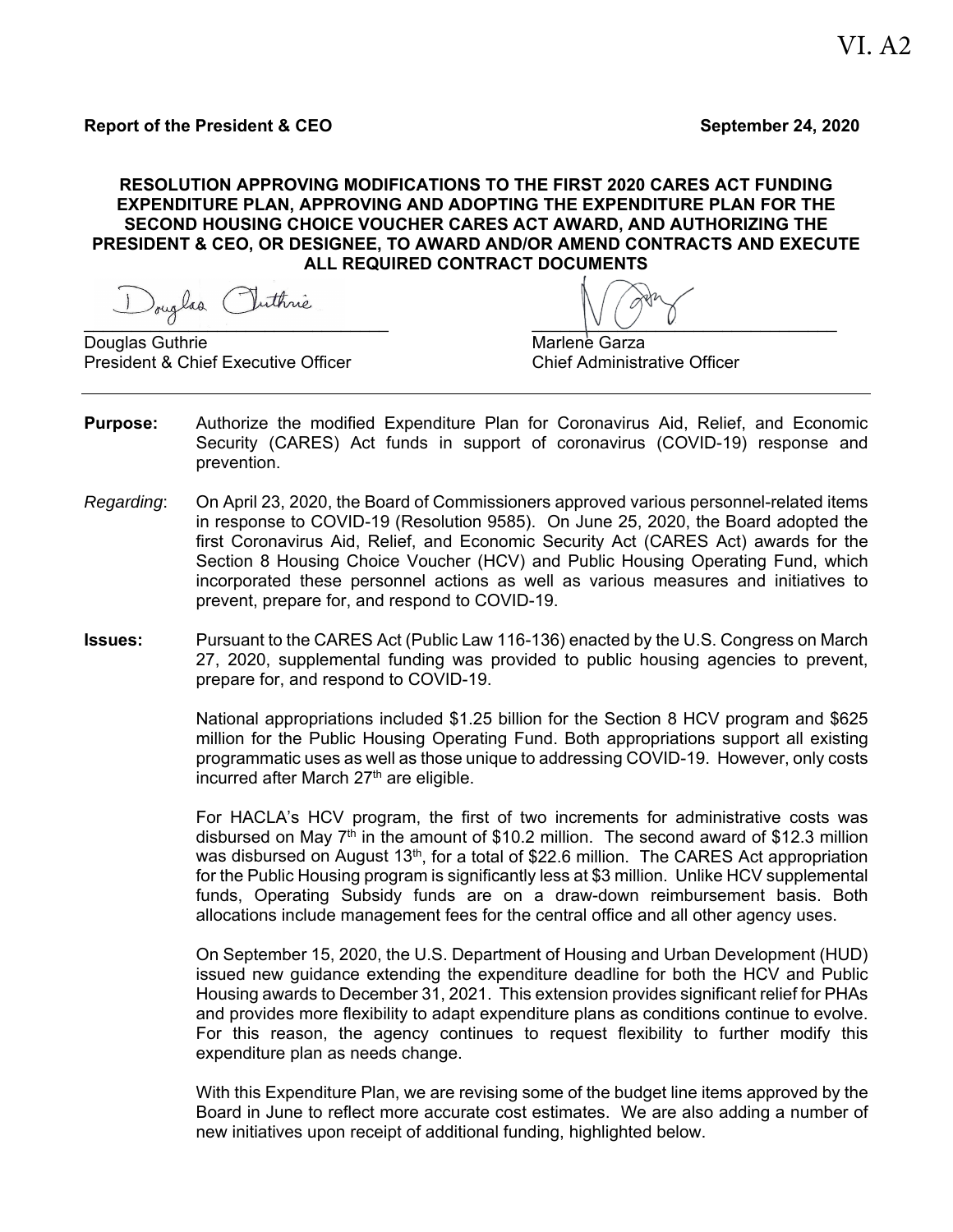The proposed uses fall into the following general categories:

 **Section 8 HCV\* Public Housing\* All Other Total Total Funds Available 18,059,466 \$ 2,689,997 \$ 4,860,131 \$ 25,609,594 \$ Increase Proposed Uses** Communications 545,000 ‐ 300,000  **435,000 845,000**  Information Technology  $\begin{array}{ccc} \vert & 3,160,000 \end{array}$  915,000  $\vert$  1,250,000 c 5,325,000 555,000 Landlord & Tenant Incentives 10,870,000 30,000 507,000  **8,657,000 11,407,000**  PPE, Cleaning, and Other  $\begin{array}{ccc} | & 60,000 & 353,657 & 441,423 & 855,080 & 205,923 \end{array}$ Public Spaces  $1,030,000$   $140,000$   $562,000$   $1,732,000$   $392,000$ Staffing Costs & Operations | 2,394,466 | 1,251,340 | 1,799,708 | 5,445,514 | 2,097,449 **Total Proposed Uses 18,059,466 \$ 2,689,997 \$ 4,860,131 \$ 25,609,594 \$ 12,342,372 \$** 

**Summary of CARES Act Expenditure Plan**

*\* Net of Management Fee*

# **COMMUNICATIONS – \$845,000 (increase of \$435,000)**

*NEW Landlord and Tenant Instructional Videos (\$435,000)*: With our shift to more online services, some clients require additional assistance navigating the online portals. Currently, staff work with clients one-on-one helping them through each step, which is very time intensive. To provide a comprehensive, long-term, and more economical solution, we will develop instructional videos that cover the following topics: how to create an email account, how to access and use the online portals, how to prepare for and conduct a remote video inspection, among others.

Clients will be able to view the videos at their convenience at a pace that is comfortable for them. These videos will be available in key languages and will be ADA compliant. A third-party firm will be retained for these products, as well as for the staff training videos described below under Operations and Staffing.

*Website Redesign (\$300,000)* – No budget changes are proposed. Good progress has been made on the redesign of the agency's website, including several demonstrations by firms who specialize in government websites. Proposals are currently under review; the targeted launch for the new site is January 1, 2021.

*Mailings (\$110,000)* – No budget changes are proposed for ongoing landlord and tenant notifications regarding COVID-19 protocols, including required equipment.

### **INFORMATION TECHNOLOGY – \$5.325 million (increase of \$555,000)**

Various adjustments to the approved initiatives are proposed.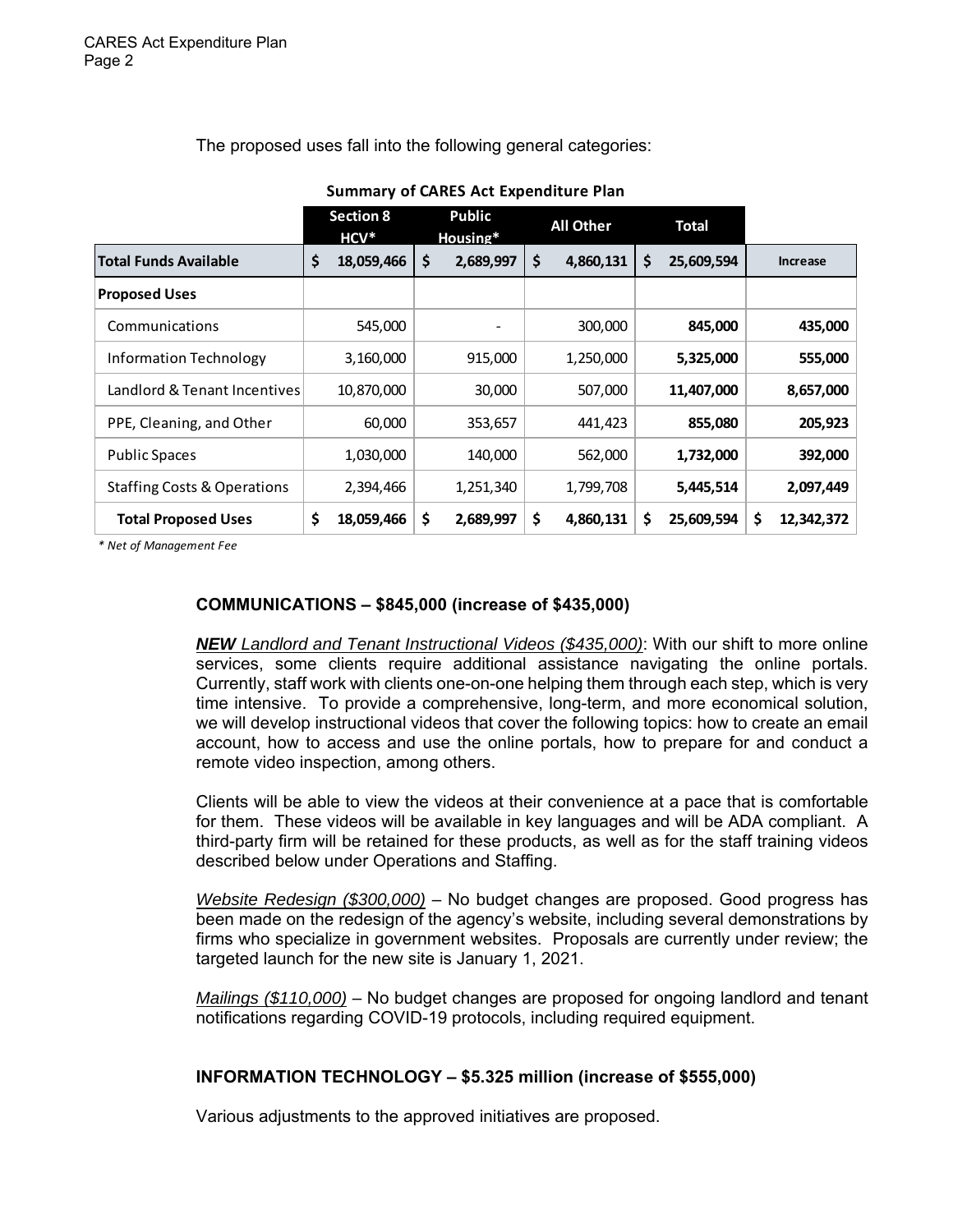*Telework Equipment (\$1.4 million) –* No significant changes are proposed to this budget. At this time, most of the equipment has been received and is being asset tagged and inventoried for the deployment, which began on September 14<sup>th</sup>.

*Intratek for Equipment Deployment and Support (\$250,000)* – To support the initial set up of workstations at home, Intratek has developed a number of instructional videos walking staff through each step. Nevertheless, after the initial deployment, staff require ongoing support and training during the initial months of working with the new equipment. \$90,000 for additional staffing resources is proposed to ensure prompt help-desk support.

*Kiosks (\$750,000)* – A minor adjustment adding \$50,000 of CARES funds to this initiative is proposed based on the final count of devices. At this time, deployment is planned for the Public Housing management offices and Section 8 regional offices by the end of the year, with the balance to be installed at the Wilshire office in the spring of 2021 when the lobby renovation is completed.

*Customer Contact Center Enhancements (\$250,000)* – No budget changes are proposed for this initiative. Additional enhancements include: Virtual Agent (chat features), Knowledge Assist (virtual FAQs), ECHO (call satisfaction surveys), and Customer Resource Management (note integration to maintain call history as well as call diagnostics).

*Cell phones for Customer Contact Center staff (\$50,000)* – This initiative is scaled back significantly from \$250,000, since cell phones will be deployed primarily for the Call Center staff rather than the entire Section 8 Department.

*Elite and Other Application Support (\$250,000) –* No budget changes are proposed for this initiative, which will continue to focus on a hosted, rather than on-premise environment, which will improve performance and system reliability.

*EDMS OnBase (\$400,000)* – \$50,000 is added to this initiative for a total of \$400,000 to reflect the implementation costs for the new features and modules, including Unity Client (the latest web-based platform) and Unity Forms (which will replace outdated paper forms throughout the agency).

*Scanning Machines (\$140,000)* – No changes are proposed for this initiative.

*Bulk Scanning (\$1.45 million)* – \$485,000 is added to this initiative so that the scope can include additional back office files. As noted previously, paper documentation for active clients will continue to be scanned by staff. This project will focus on archived and less active files and will be aligned with record retention schedules to ensure only legally required documents or important documents, such as those with significant administrative or historical value, are retained.

*Consultant Services for Design and Implementation (\$400,000) –* \$100,000 is added to this initiative in order to include both the Public Housing Program and Central Office departments in the strategic planning, design and implementation services by the selected vendor. At this time, significant work has been completed on the EDMS assessment and design and on the Kiosk implementation.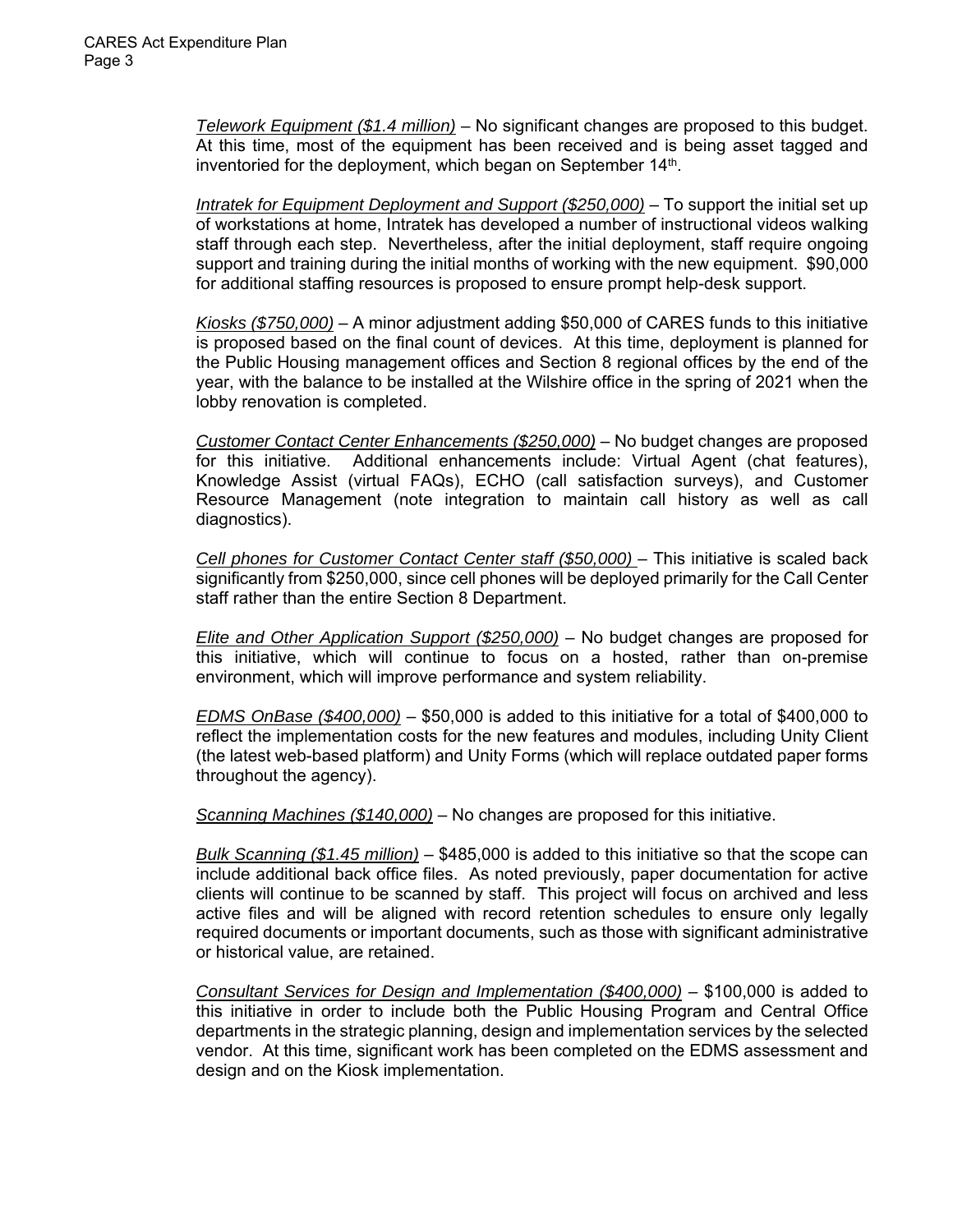# **LANDLORD & TENANT SUPPORT – \$11.4 million (increase of \$8.7 million)**

#### *EXPANDED Signing Bonus (\$5 million) and Security Deposits (\$5 million)*

These initiatives are expanded significantly from the first award, which included \$2.75 million for both incentives. With the infusion of \$12 million from the second HCV award, the combined incentives will be increased to \$10 million.

At this funding level, approximately 2,000 households can be assisted through the Signing Bonus, which will be \$2,500 per contract, and approximately 1,667 households through the Security Deposits program, which will average \$3,000 per household. Since launching the program in July, approximately 200 landlords have applied for the signing bonus and/or the security deposit program.

While it is not always clear whether the incentive program helps retain landlords who might have exited the program upon tenant turnover, we can determine whether the total number of landlords increases or decreases. And while for many years, we saw a general decline in the total number of participating landlords, more recently, this trend has started to reverse. We attribute this change in part to the Homeless Incentive Program (HIP). As noted in the first CARES Act budget report, this new incentive program is available to all HCV clients, and with the second award, can assist many more households. We will continue to track these trends closely.

*NEW Marketing and Outreach (\$500,000)* – In order to continue to quickly promote the Incentive programs, existing marketing and outreach materials developed for the HIP will be expanded. Nevertheless to effectively promote the significantly expanded incentive programs, a more robust media campaign is planned, including media buys. A professional marketing firm may be retained.

*NEW Tenant-Based Unit Cleaning (\$300,000)* – As a property manager, the agency is acutely aware of the additional cleaning services required to mitigate the coronavirus. This includes additional janitorial rotations, as well as deeper sanitation services in cases when an infection occurs. Our Section 8 landlords face the same responsibilities. To help manage the additional cost, a reimbursement-based cleaning program will be established. Specific parameters, such as maximum amounts per building, are being finalized.

*Project-Based Voucher Cleaning (\$70,000)* – No changes are proposed to this initiative, which will focus on seven (7) HACLA-owned senior buildings.

*NEW Hot Spots for Public Housing Students (\$480,000)* – While the agency has implemented several connectivity solutions at various developments, most sites do not have broadband solutions for all residents. This problem is more acutely felt now as schools have shifted to online classes, and many of our school-aged residents struggle to stay connected.

Fortunately, we have identified two options that can provide coverage options at all our developments: Starry, our current partner for Mar Vista Gardens, will offer a \$15 low-cost plan for residents at seven (7) sites. For the other sites that our not in the Starry service area, we have negotiated an excellent plan with T-Mobile under which they will provide mobile hotspots: for our designated residents enabling them internet access. Unlike the Starry program in which residents have direct accounts, the T-Mobile plan requires that the hotspots be maintained and administered by HACLA.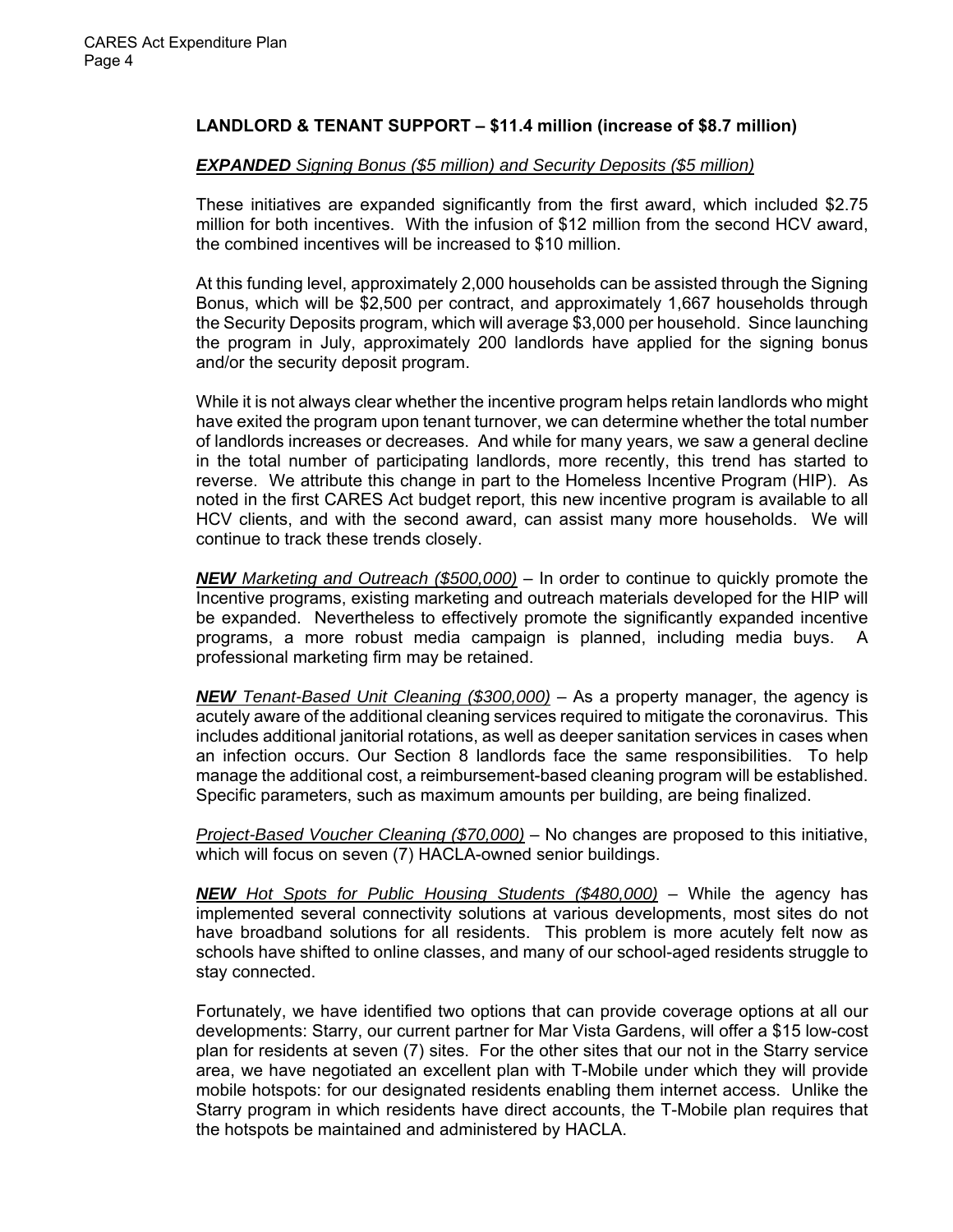Our initial plan is to obtain 2,000 hotspots at \$20 per month for one year. We will develop a lottery or other mechanism to distribute the hotspots to those most in need. If this program is successful, it may become a long-term initiative through other fund-raised sources.

# **PERSONAL PROTECTIVE EQUIPMENT, CLEANING SUPPLIES, AND OTHER – \$855,080 (increase by \$205,923)**

In general, the changes in this category are mainly to extend the purchase of PPE and cleaning supplies and the provision of cleaning services through June 2021. We are also adding funding for specialized cleaning at the public housing sites.

# **PUBLIC SPACE – RENOVATIONS – \$1.732 million (increase of \$392,000)**

*NEW HVAC Systems (\$232,000)* – Pursuant to CDC recommendations, HACLA tested our HVAC systems at our three commercial buildings to identify possible upgrades to improve air filtration as a COVID-19 mitigation measure. As a result, Needlepoint Bipolar Ionization Air Purification Systems (NPBI) are being installed. NPBI is expected to a have equal or better performance than UV lights and will improve the performance of the coil and ductwork, and ultimately improve the airflow in common spaces.

There are four (4) core benefits of NPBI: pathogen control through ionization; particle reduction through improved filtering; odor control also through ionization; and energy savings through outside air reduction.

*Renovation of Public Areas (\$1.3 million)* – At the June meeting, the Board authorized \$1,050,000 for the renovation of public lobbies at the Wilshire office and the two Section 8 Regional Offices. The intention at that time was to modify those spaces for better social distancing and to accommodate the installation of kiosks.

After more detailed needs assessments, the renovation at the Wilshire building will include most of the first floor, including the security desk, waiting room, lobby, and interview area. The new design will accommodate a more accessible and welcoming main entry and reception area, a more comfortable waiting area with multi-use furnishings, an expansive kiosk area, a modern help desk, and break-out rooms for private client meetings when needed. In addition, a portion of the first floor will become the new employee lunch room, which will also include an outdoor patio.

While renovations at the Section 8 Regional Offices will not be as extensive, similar design features will be used to create a unified image for the agency.

This will significantly improve not just the functionality of the spaces, but the aesthetics as well, which will match the new vision for the agency going forward.

Renovations at this scale are estimated at \$2.15 million. \$1.3 million will be paid by CARES Act funds with \$850,000 in Central Office fee revenue for the balance. We expect the work to be completed by April of next year.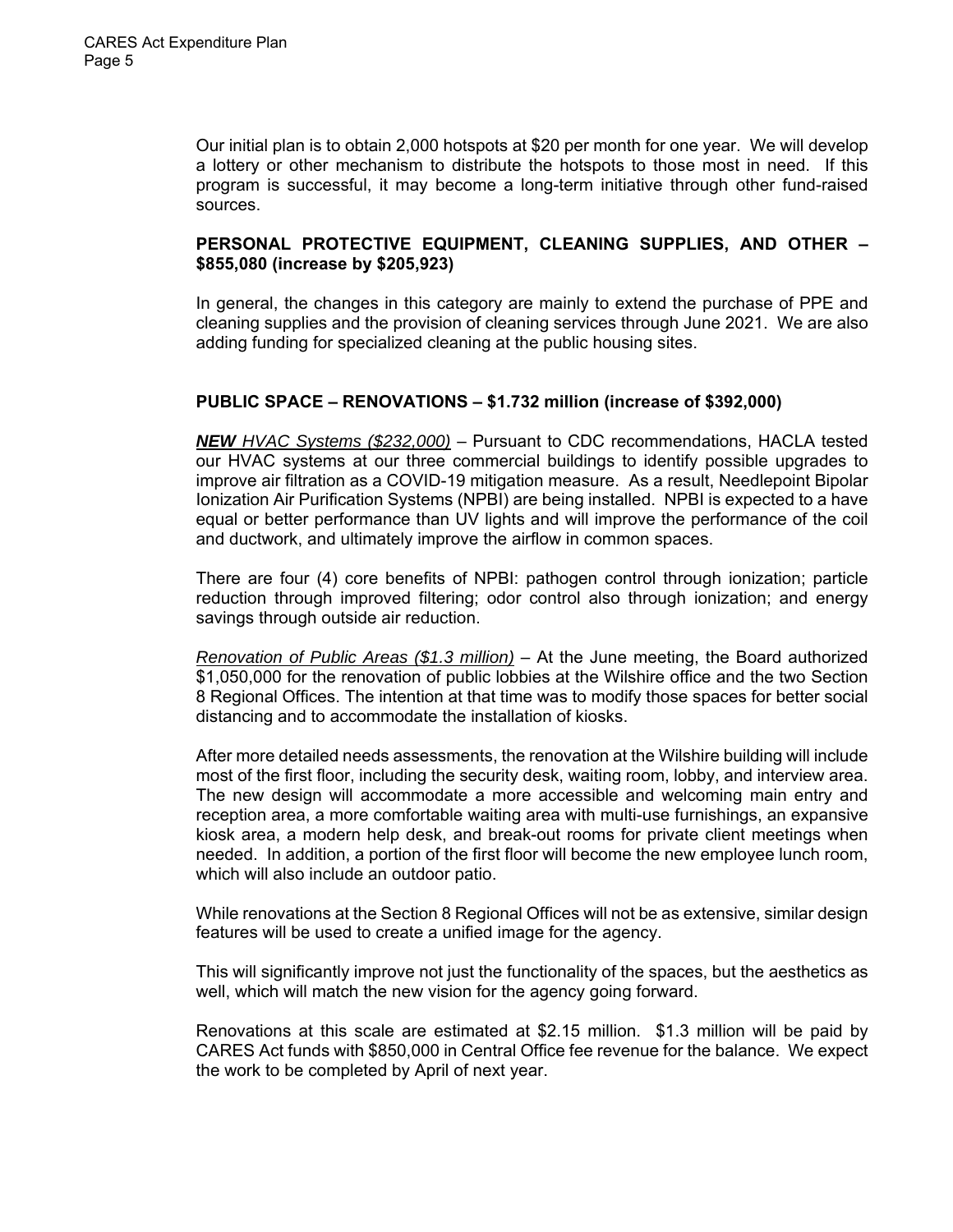# **OPERATING AND STAFF – \$5.4 million (increase of \$2.8 million)**

*Personnel Costs: Wages, Telework Stipends, Hazard Pay (\$2,675,173)* – As described in the April 23<sup>rd</sup> report to the Board, various personnel costs related to COVID-19 response, prevention, and mitigation have been implemented, including: hazard pay, telework stipends, Families First Coronavirus Response Act leave, and expanded PTO.

This budget revision includes an increase of \$1,337,108 to extend line costs through June 30, 2021. Since the Hazard Pay is primarily earned by Public Housing maintenance staff, and the Public Housing award must be used by the end of this year, the cost of Hazard Pay for January through June of next year will be shifted to the Central Office.

*NEW Training for Staff (\$299,000)*: The agency has committed to investing in our staff through a broad training program. While many training modules are covered through annual training budgets, CARES Act funding gives us the opportunity to expand and make the training program this year much more comprehensive. We will add \$250,000 to our existing training contract to include specialized training for the new Call Center, including customer service training as well as technical training on working with the new phone system.

Other modules include fair housing and reasonable accommodations, ADA compliance, as well as programmatic training such as Rent Calculations, Housing Quality Standards, and others.

*NEW Training Videos (\$460,000)* – Notwithstanding the training program described above, Section 8 staff are responsible for learning a highly regulated program and the many policies and procedures the agency has implemented to ensure the program is administered appropriately. While these policies and procedures are all codified in detailed manuals, training on them is generally informal and "on the job".

To bring consistency to the training and improve staff retention of the materials, training videos will be developed. These topics will include the application and recertification process, rent calculations, Customer Contact Center operations, online reexaminations, among others.

*NEW Section 8 Staffing Adjustments (net increase of \$300,000)* – In our initial staffing plan, we anticipated significant funding would be needed to clear a potential backlog of annual reexaminations due to our closure to the public. However, staff have very successfully adapted to the telework model and have been able to keep on schedule; therefore, overtime for reexaminations is reduced but not eliminated. While virtual inspection options are being developed, overtime for backlogged inspections remains funded since there will likely still be the need to address backlogs when inspections resume in March of next year.

With the new or expanded initiatives proposed in this budget, staff to implement and administer the programs is needed. As such, we are reducing our Overtime budgets in favor of staff to support the Landlord/Tenant Incentives, to administer the TBV Cleaning Program, to assist clients with their use of online portals, and to provide kiosk support.

Since CARES Act funding is time-limited, additional staff will be brought in on a temporary basis.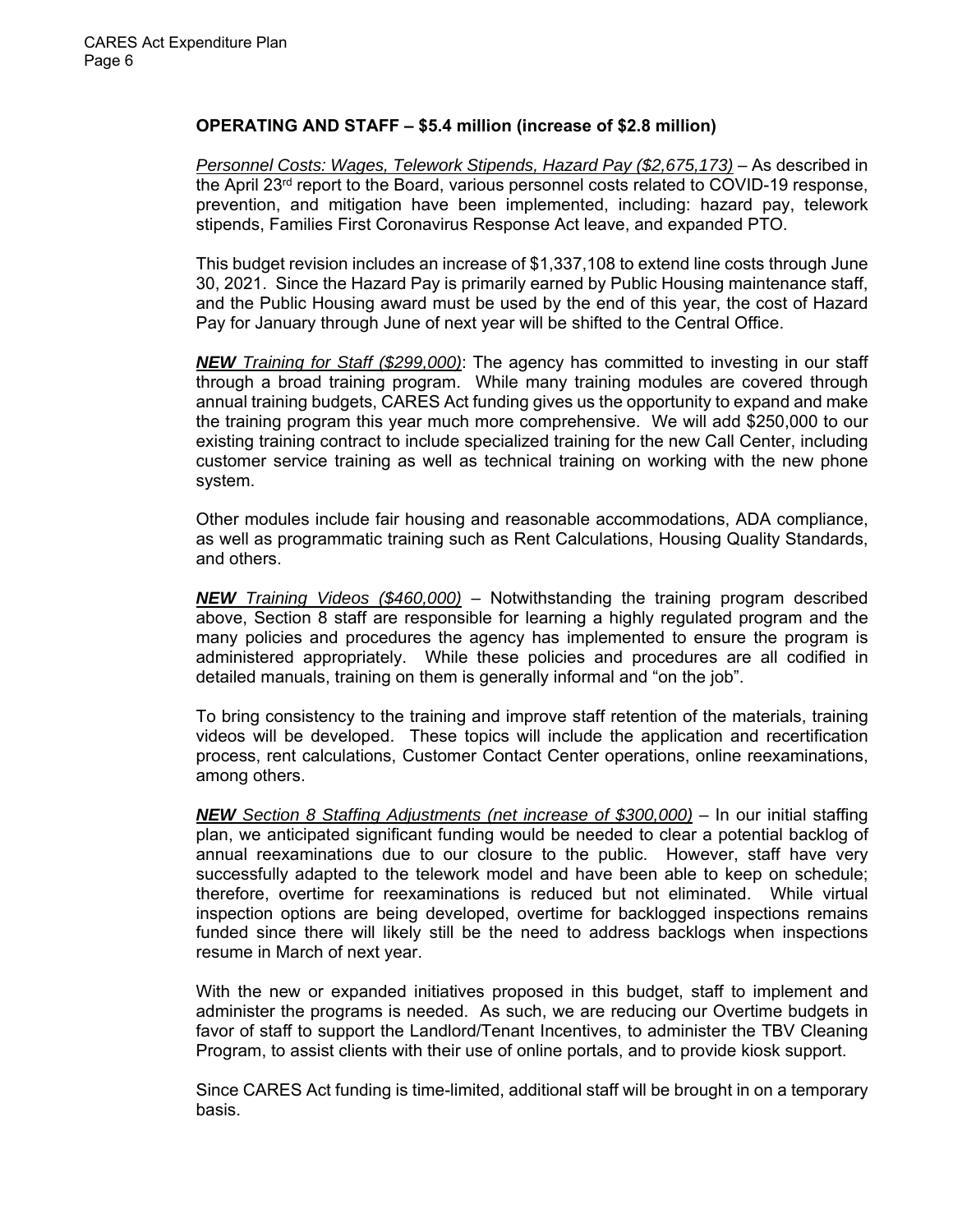For all these budget line items, please see *Attachment 1 – Modified CARES Act Expenditure Plan: 1st and 2nd Awards* for a summary of estimated costs by program.

### **Contract Authorities**

The requirement that CARES Act funds be expended by December 31, 2020 for the Public Housing program and by June 20, 2021 for the Section 8 HCV program poses significant challenges. The contracts listed below would ordinarily proceed through a formal procurement and subsequent Board of Commissioners' approval, a process that typically takes four to six months. Given the urgency implementing these various initiatives within the strict expenditure timeframes, authority is requested with this modified Expenditure Plan to award and execute contracts for various services or goods under the terms described below.

Notably, all contracts will be procured in accordance with federal procurement requirements; the primary efficiency requested through this action is consolidated Board delegation of contracting authority to the President and CEO to award contracts in amounts exceeding the Simplified Acquisition Threshold (\$250,000) (which would otherwise require Board approval under HACLA's Procurement Policy) in those areas identified below at this time.

At the June meeting, the Board authorized a number of new or amended contracts. The list below includes additional contracts or revisions to initial estimates based on updated costs.

### *NEW: Video Production: vendor to be determined (\$895,000)*

As described in more detail above, authority is requested to retain a video production firm for the development of two types of videos: 1) Orientation and How-To videos for Section 8 Clients (tenants and landlords) and 2) Training videos for staff.

### *REVISION: DynaTouch (\$750,000 in year 1; \$1.3 million for five-year period)*

At the June meeting, the Board authorized \$700,000 for the implementation of self-service kiosks at the Wilshire office, the Section 8 regional offices, each of the Public Housing Management Offices, and a number of Rent Subsidy properties. Authority is requested to execute a five-year agreement to capture ongoing maintenance and support services. The first year of the agreement will capture all design and implementation costs estimated at \$750,000 using CARES Act funds. Ongoing Maintenance and Support, estimated at \$130,000 to \$145,000 per year for the second through fifth year will be covered with operating funds and will be incorporated into annual operating budgets.

### *NEW: Verizon (\$250,000)*

This budget item was included in the June Board approval and does not represent an increase. The action taken today will add authority to amend the agreement, which was missed in the June report.

### *REVISION: Hyland OnBase (\$400,000 in year 1; \$700,000 for five-year period)*

At the June meeting, the Board authorized \$350,000 for the expansion of the OnBase EDMS to all HACLA departments. Authority is requested to execute a five-year agreement to capture ongoing maintenance and support service. The first year of the agreement will include all design and implementation costs estimated at \$400,000 using CARES Act funds. Ongoing maintenance and support, estimated at \$75,000 per year for the second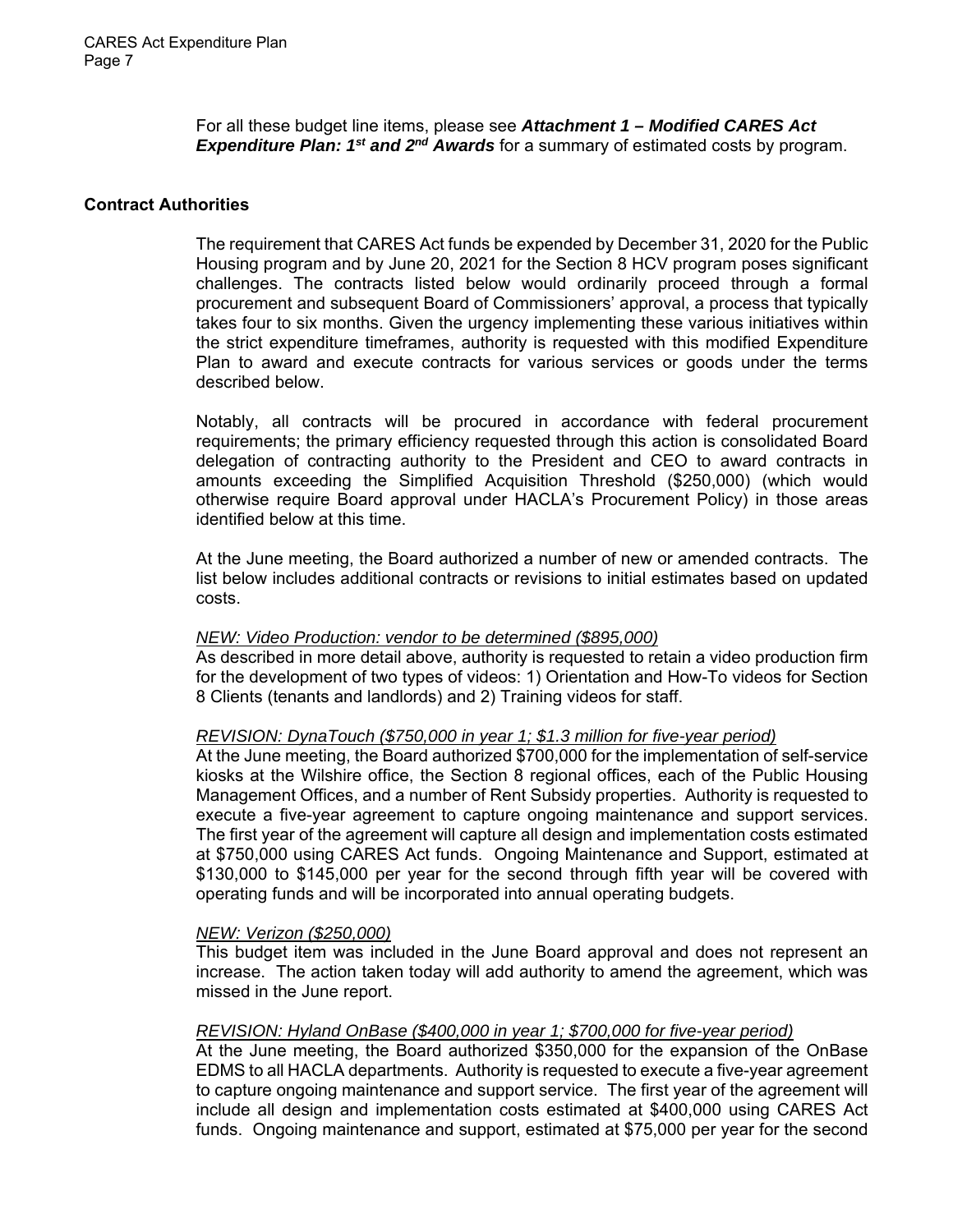through fifth year, will be covered with operating funds and will be incorporated into annual operating budgets.

### *REVISION: Bulk Scanning: Vendor to be procured (\$3 million of which \$1.45 million is CARES Act Funds)*

At the June meeting, the Board authorized \$1 million for bulk scanning services. After further research on the volume of scanning needed and the likely cost per page, we are increasing the total contract request to \$3 million, which will include \$1.45 million CARES Act funding as well as \$1.55 million in operating funds. Notably, this represents the first phase of the project, and may require additional amendments as additional phases are considered.

# *REVISION: Nan McKay (\$400,000 total)*

At the June meeting, the Board authorized \$300,000 for system design and implementation services for the Section 8 HCV program. This request will add \$100,000 for the Public Housing program and the Central Office in order to ensure agency-wide planning is coordinated.

## *REVISION: Commercial Offices Design/Build: Vendor to be procured (\$2.15 million of which \$1.3 million is CARES Act funds)*

At the June meeting, the Board authorized \$1,050,000 for the renovation of public lobbies at the Wilshire office and the two Section 8 Regional Offices. As described in more detail above, authority is requested to increase the total contract to \$2.15 million of which \$1.3 million will be CARES Act funds and \$850,000 will be Central Office fee revenue.

## *NEW: T-Mobile new contract (\$480,000 total)*

As described in more detail above, authority is requested to obtain 2,000 hotspots for Public Housing students to enable remote learning.

**Funding:** Funding is available pursuant to the Coronavirus Aid, Relief, and Economic Security Act (CARES Act) (Public Law 116-136) enacted by the U.S. Congress on March  $27<sup>th</sup>$ , which provided supplemental funding to public housing agencies to prevent, prepare for, and respond to COVID-19.

As noted, funding for five-year contracts will be added to annual operating budgets.

**Section 3:** Section 3 covers contracts for services and does not apply to contracts for the purchase of supplies and materials (24 CFR Part 135.5; HUD Handbook No 7460.8 Rev2). In addition, staff envision procuring certain of the above-mentioned services through piggyback contracts, the terms of which have been previously negotiated. Notwithstanding, the Housing Authority has traditionally extended Section 3 applicability to such contracts in accordance with the Authority's Section 3 Guide and Compliance Plan. Staff intend to work with identified vendors prior to consummating purchases to determine whether hiring and other economic opportunities may be feasible in furtherance of Section 3.

### **Attachments:**

- 1. Modified CARES Act Expenditure Plan
- 2. Resolution Approving and Adopting the 2020 CARES Act Supplemental Funding Expenditure Plan and Authorizing the President & CEO, or designee, to Award and/or Amend Contracts and Execute all Required Contract Documents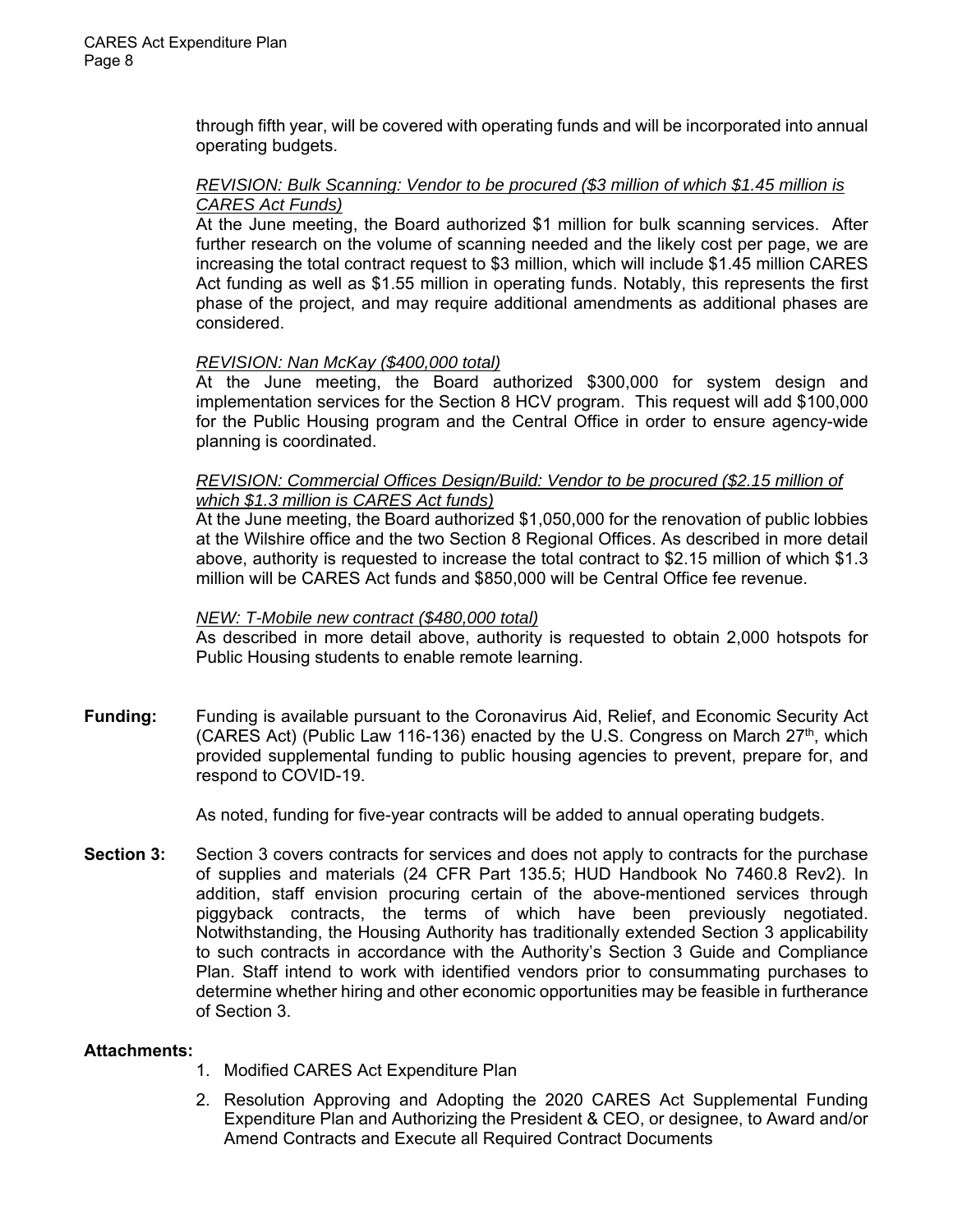#### **RESOLUTION NO.\_\_\_\_\_\_\_\_\_\_\_\_\_\_**

## **RESOLUTION APPROVING MODIFICATIONS TO THE FIRST 2020 CARES ACT FUNDING EXPENDITURE PLAN, APPROVING AND ADOPTING THE EXPENDITURE PLAN FOR THE SECOND HOUSING CHOICE VOUCHER CARES ACT AWARD, AND AUTHORIZING THE PRESIDENT & CEO, OR DESIGNEE, TO AWARD AND/OR AMEND CONTRACTS AND EXECUTE ALL REQUIRED CONTRACT DOCUMENTS**

**WHEREAS**, on March 27, 2020 the U.S. Congress enacted the Coronavirus Aid, Relief, and Economic Security Act (CARES Act) (Public Law 116-136) which provides supplemental funding to public housing agencies to prevent, prepare for, and respond to COVID-19;

**WHEREAS**, CARES Act funds must be expended by December 31, 2020 for the Public Housing program and by June 30, 2021 for the Section 8 Housing Choice Voucher program;

WHEREAS, On June 25, 2020, the Board of Commissioners (the Board) adopted a CARES Act funding Expenditure Plan (CARES Act Expenditure Plan) and authorized the President and CEO, or designee, to procure and execute contracts for goods and services needed to support the Plan in conformity with applicable federal procurement requirements;

**WHEREAS**, the Board desires to approve modification of the CARES Act Expenditure Plan as proposed in Attachment 1 to the Report of the President and CEO of the same date herewith having found the Modified CARES Act Expenditure Plan is consistent with provisions of the CARES Act and/or the Annual Contributions Contracts as amended for the Conventional Public Housing and Section 8 programs;

**WHEREAS**, the Board of Commissioners has reviewed the Modified CARES Act Expenditure Plan and finds the recommendations will advance the mission, programs management, and initiatives of HACLA;

**WHEREAS**, the President and CEO'S contracting authority is limited to the Simplified Acquisition Threshold (\$250,000) under HACLA's Procurement Policy and said authority to amend any Board of Commissioners-approved contract is also limited to the Simplified Acquisition Threshold; and

**WHEREAS**, the Board of Commissioners desires to delegate to the President and CEO, or designee, the authority to award or amend, as applicable, contracts for the goods and services identified in the Modified CARES Act Expenditure Plan in accordance with all federal procurement requirements.

**NOW, THEREFORE, BE IT RESOLVED** that the Board of Commissioners approves and adopts the Modified CARES Act Funding Expenditure Plan and authorizes the President and CEO, or designee, to realign funding between budgeted areas.

**BE IT FURTHER RESOLVED** that due to the expedited expenditure deadlines, the Board of Commissioners authorizes the President & CEO, or designee, in accordance with all federal procurement requirements, to award contracts and execute contract documents as follows:

Section 1.1: A vendor to be identified through a request for proposals or other federally compliant procurement process for training video production in an amount not to exceed \$895,000;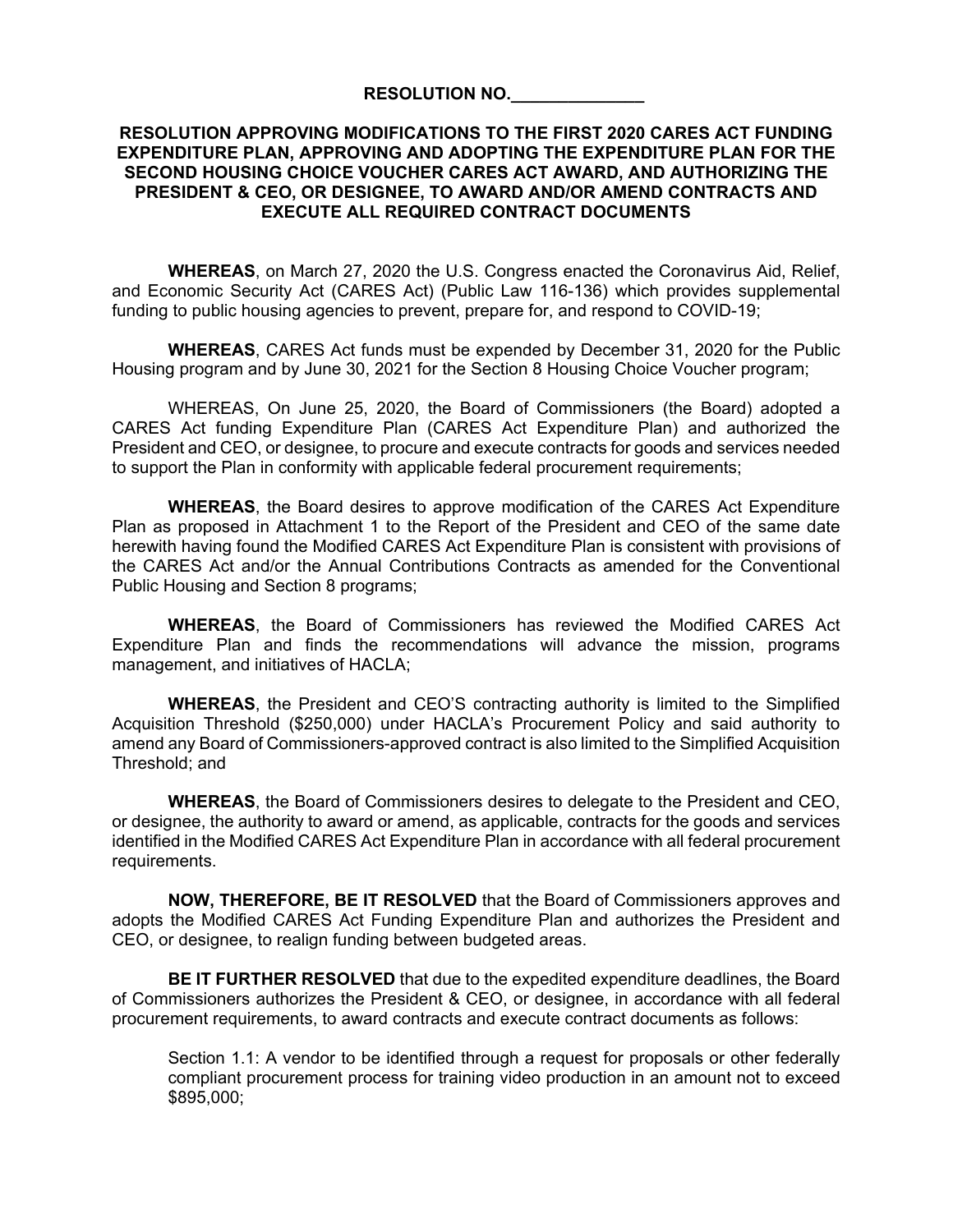Section 1.2: DynaTouch for self-service kiosks in an amount not to exceed \$1,300,000 for a five-year term, including \$750,000 in CARES Act funding for the first year and \$550,000 in operating budget funds for years two through five;

Section 1.3: Hyland OnBase for Electronic Document Management System (EDMS) in an amount not to exceed \$700,000 for a five-year term, including \$400,000 in CARES Act funding for the first year and \$300,000 in operating budget funds for years two through five;

Section 1.4: A vendor to be identified through a request for proposals or via piggyback contract for bulk scanning services in an amount not to exceed \$3,000,000, including \$1,450,000 in CARES Act funds and \$1,550,000 in operating budget funds;

Section 1.5: A vendor or vendors to be identified through a request for proposals or other federally-compliant procurement process for design/build services for Housing Authority facilities in an amount not to exceed \$2,150,000 including \$1,300,000 in CARES Act funds and \$850,000 in Central Office fee revenue; and

Section 1.6: T-Mobile for wireless hotspot services in an amount not to exceed \$480,000.

**BE IT FURTHER RESOLVED** due to the expedited expenditure deadlines, that the Board of Commissioners authorizes the President & CEO, or designee, to amend contracts as follows:

Section 2.1: Increase the existing Verizon Contract No. HA-2018-101 by \$250,000 for Customer Contact Center enhancements; and

Section 2.2: Increase the existing Nan McKay Contract No. HA-2019-11 by \$100,000 for program design and implementation consultant services.

BE IT FURTHER RESOLVED that for purposes of clarity, by authorizing the President and CEO, or designee, to undertake the procurement and contracting activities contemplated herein, the President & CEO, or designee, retains the discretion to amend any Board of Commissioners-approved contracts up to the Simplified Acquisition Threshold as provided under HACLA's Procurement Policy and in accordance with applicable procurement requirements.

**BE IT FURTHER RESOLVED** that this Resolution shall take effect immediately.

HOUSING AUTHORITY OF THE CITY OF LOS ANGELES

By: \_\_\_\_\_\_\_\_\_\_\_\_\_\_\_\_\_\_\_\_\_\_\_\_\_\_\_

Chairperson

APPROVED AS TO FORM: JAMES JOHNSON

 $\mathsf{BY:}\_\_$ 

General Counsel

DATE ADOPTED: \_\_\_\_\_\_\_\_\_\_\_\_\_\_\_\_\_\_\_\_\_\_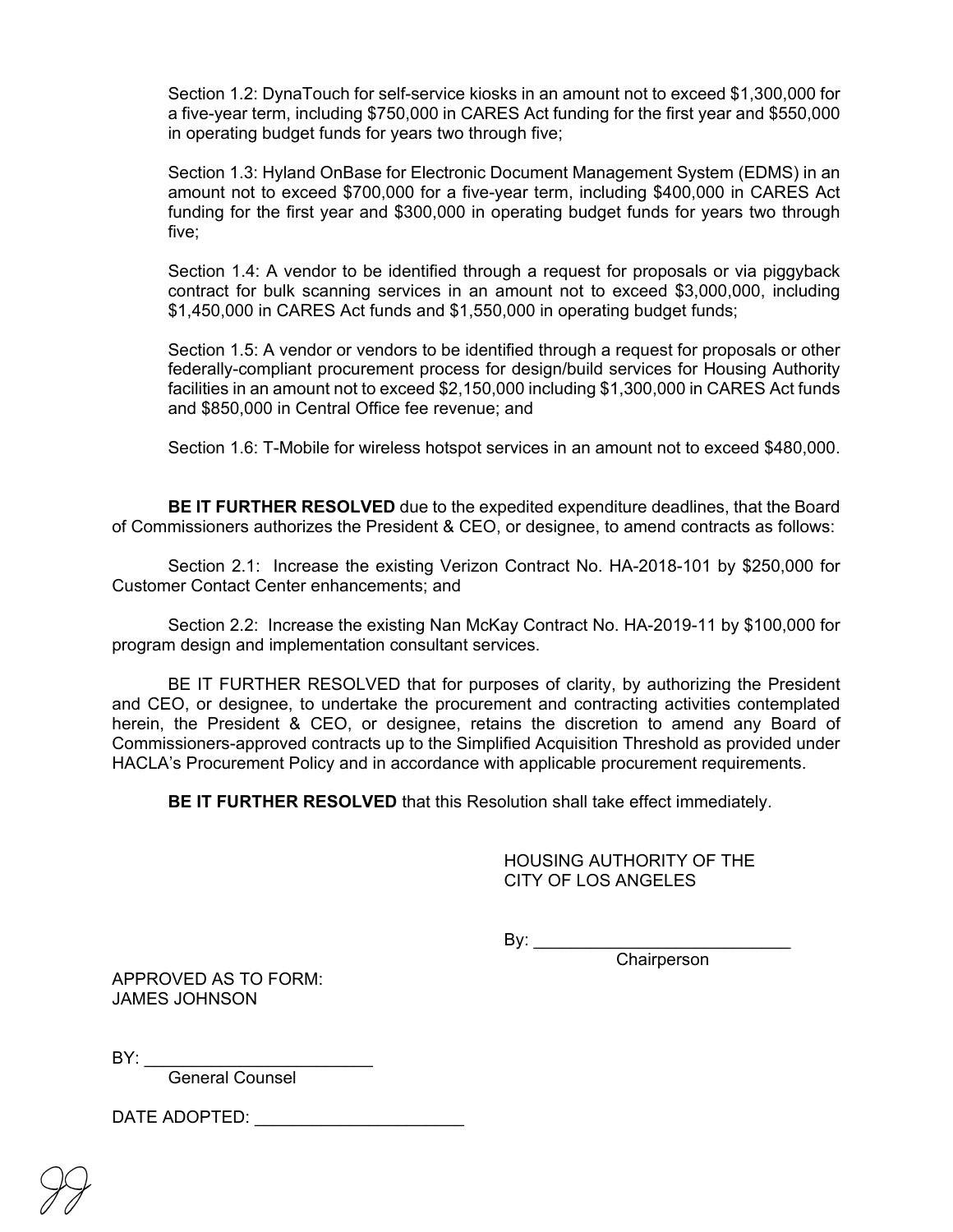|  |  | <b>CARES Act - Modified Expenditure Plan: 1st and 2nd Awards</b> |  |  |  |
|--|--|------------------------------------------------------------------|--|--|--|
|--|--|------------------------------------------------------------------|--|--|--|

|                                                                    |                                                  | <b>Section 8 HCV</b> |            | <b>Public Housing</b> |           | <b>Central Office &amp;</b><br><b>Other</b> |                |                    | <b>TOTAL BOTH</b><br><b>AWARDS</b> |                         |
|--------------------------------------------------------------------|--------------------------------------------------|----------------------|------------|-----------------------|-----------|---------------------------------------------|----------------|--------------------|------------------------------------|-------------------------|
|                                                                    | <b>FUNDS AVAILABLE</b>                           | \$                   | 18,059,466 | \$                    | 2,689,997 | \$                                          | $4,860,131$ \$ |                    | 25,609,594                         | Increase/<br>(Decrease) |
| Category                                                           | Uses                                             |                      |            |                       |           |                                             |                |                    |                                    |                         |
|                                                                    | Website redesign, hosting, maintenance           |                      |            |                       |           |                                             | 300,000        |                    | 300,000                            |                         |
| Communication                                                      | Mail sorting machines                            |                      | 50,000     |                       |           |                                             |                |                    | 50,000                             |                         |
|                                                                    | Mailings to tenants and landlords                |                      | 60,000     |                       |           |                                             |                |                    | 60,000                             |                         |
|                                                                    | Instructional videos for tenants / landlords     |                      | 435,000    |                       |           |                                             |                |                    | 435,000                            | 435,000                 |
| <b>Subtotal Communications</b>                                     |                                                  | $\dot{\mathsf{s}}$   | 545,000    | $\mathsf{\hat{S}}$    |           | Ś.                                          | 300,000        | $\mathsf{\hat{S}}$ | 845,000 \$                         | 435,000                 |
|                                                                    | Telework Equip/Software (tablets and accessories |                      | 790,000    |                       | 245,000   |                                             | 350,000        |                    | 1,385,000                          | (20,000)                |
|                                                                    | Intratek - Equipment deployment                  |                      |            |                       |           |                                             | 250,000        |                    | 250,000                            | 90,000                  |
|                                                                    | Lobby Self-Service Kiosks                        |                      | 300,000    |                       | 350,000   |                                             | 100,000        |                    | 750,000                            | 50,000                  |
|                                                                    | <b>Customer Contact Center Enhancements</b>      |                      | 250,000    |                       |           |                                             |                |                    | 250,000                            |                         |
| <b>Information Technology</b>                                      | Cells Phones for Customer Contact Center         |                      | 50,000     |                       |           |                                             |                |                    | 50,000                             | (200,000)               |
|                                                                    | Elite and Other Application Support              |                      | 250,000    |                       |           |                                             |                |                    | 250,000                            |                         |
|                                                                    | EDMS OnBase Implementation and licensing         |                      | 150,000    |                       | 100,000   |                                             | 150,000        |                    | 400,000                            | 50,000                  |
|                                                                    | Scanning Machines (@10k each)                    |                      | 70,000     |                       | 20,000    |                                             | 50,000         |                    | 140,000                            |                         |
|                                                                    | <b>Bulk Scanning Contract</b>                    |                      | 1,000,000  |                       | 150,000   |                                             | 300,000        |                    | 1,450,000                          | 485,000                 |
|                                                                    | Consulting for Design & Implementation           |                      | 300,000    |                       | 50,000    |                                             | 50,000         |                    | 400,000                            | 100,000                 |
| <b>Subtotal Information Technology</b>                             |                                                  | Ś.                   | 3,160,000  | \$                    | 915,000   | Ŝ.                                          | 1,250,000      | l \$               | $5,325,000$ \$                     | 555,000                 |
|                                                                    | Signing Bonus (\$2,500)                          |                      | 5,000,000  |                       |           |                                             |                |                    | 5,000,000                          | 4,000,000               |
|                                                                    | Security Deposits (avg \$3,000)                  |                      | 5,000,000  |                       |           |                                             |                |                    | 5,000,000                          | 3,500,000               |
| <b>Tenant &amp; Landlord Incentives</b><br>& Initiatives           | Marketing and Outreach                           |                      | 500,000    |                       |           |                                             |                |                    | 500,000                            | 500,000                 |
|                                                                    | Tenant-Based Voucher PPE & Cleaning              |                      | 300,000    |                       |           |                                             |                |                    | 300,000                            | 300,000                 |
|                                                                    | Project-Based Voucher PPE & Cleaning             |                      | 70,000     |                       |           |                                             |                |                    | 70,000                             |                         |
|                                                                    | Hot Spots for Students and Rec Centers           |                      |            |                       |           |                                             | 480,000        |                    | 480,000                            | 480,000                 |
|                                                                    | Rec Center Outdoor Equipment and Other           |                      |            |                       | 30,000    |                                             | 27,000         |                    | 57,000                             | 27,000                  |
| <b>Subtotal Tenant &amp; Landlord Incentives &amp; Initiatives</b> |                                                  | \$                   | 10,870,000 | \$                    | 30,000    | \$.                                         | 507,000        | Ŝ.                 | 11,407,000 \$                      | 8,657,000               |
|                                                                    | Personal Protective Equipment                    |                      | 25,000     |                       | 100,000   |                                             | 36,000         |                    | 161,000                            | 40,500                  |
| <b>Personal Protective</b>                                         | Cleaning and sanitation supplies                 |                      | 25,000     |                       | 50,000    |                                             | 125,000        |                    | 200,000                            | 134,000                 |
| <b>Equipment, Cleaning, and</b>                                    | Mixed Finance Units - PPE and other supp. srvs   |                      |            |                       | 127,657   |                                             |                |                    | 127,657                            |                         |
| <b>Other</b>                                                       | <b>Enhanced Janitorial Services</b>              |                      |            |                       | 75,000    |                                             | 209,000        |                    | 284,000                            | 75,000                  |
|                                                                    | Other                                            |                      | 10,000     |                       | 1,000     |                                             | 71,423         |                    | 82,423                             | 56,423                  |
| <b>Subtotal PPE and Other</b>                                      |                                                  | \$                   | 60,000     | \$                    | 353,657   | $\ddot{\mathsf{s}}$                         | 441,423        | Ś.                 | 855,080 \$                         | 205,923                 |